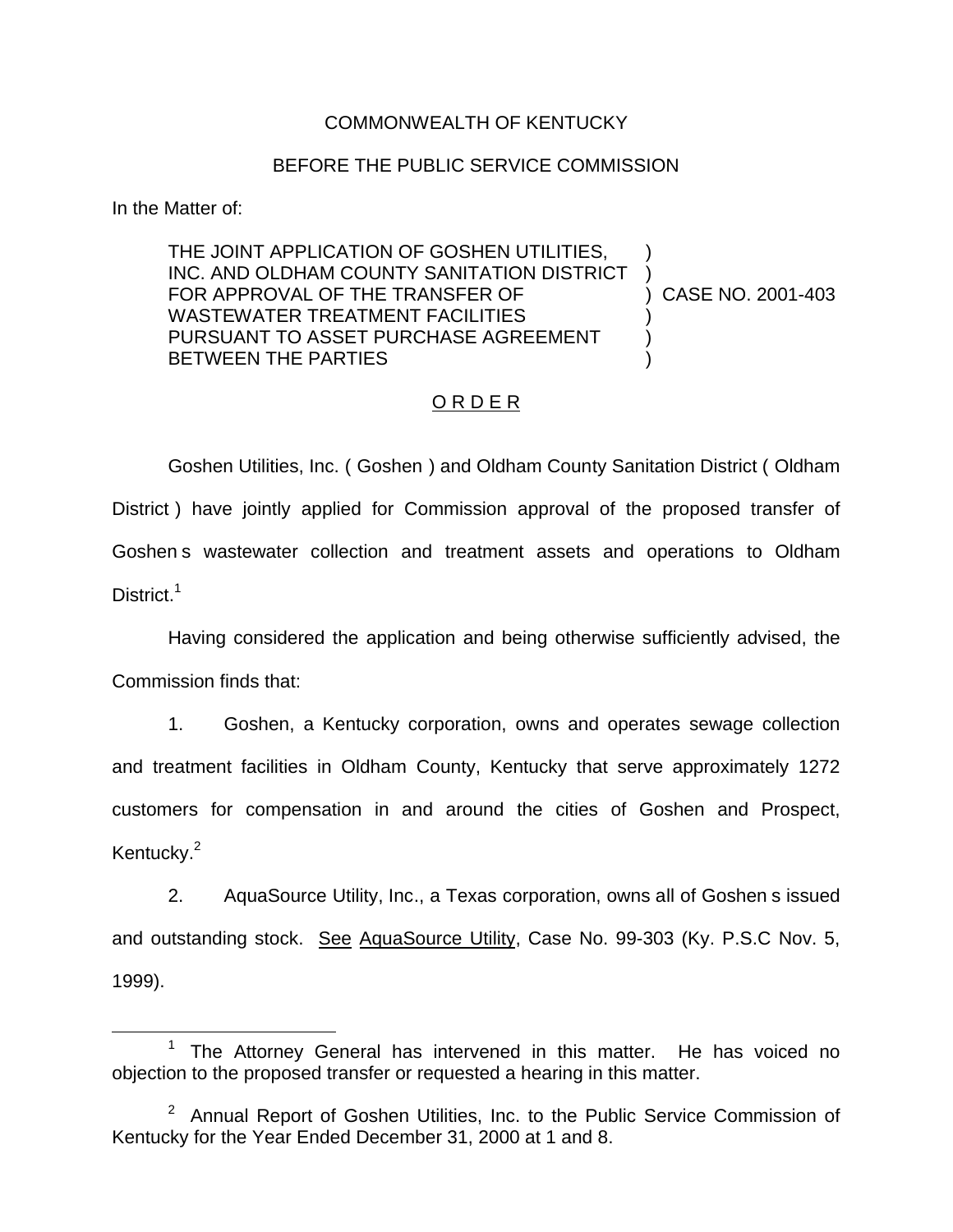3. Goshen s sewage collection and treatment facilities include two sewage treatment plants with a total maximum daily treatment capacity of 450,000 gallons, 7 pumping stations, and 108,391 linear feet of sewage mains. $3$ 

4. Goshen is not subject to regulation by a metropolitan sewer district.

5. On November 14, 2001, Goshen and Oldham District executed an Agreement for Purchase and Sale of Wastewater Assets ( the Agreement ). The Agreement provides for the transfer to Oldham District of most of Goshen wastewater collection and treatment assets, including all collection and treatment facilities, licenses and certificates, easements, customer records, engineering plans and drawings, and customer deposits that are subject to refund. It further provides that Goshen retained all outstanding liabilities related to the wastewater facilities except the obligation to provide utility service, any obligations associated with transferred licenses, certificates, and permits, any obligations related to Goshen Lake and Dam, and any obligations related to transfers of customer deposits. The Agreement further provides that Oldham District will pay \$910,000 at the close of the transaction.

6. Oldham District is a special district<sup>4</sup> created pursuant to KRS 67.715(2)<sup>5</sup> to provide for the collection and disposal of sewage and other liquid wastes in Oldham

 $3$  Id. at 12.

 $4$  KRS 65.005(1)(a) defines a special district as any agency, authority, or political subdivision of the state which exercises less than statewide jurisdiction and which is organized for the purpose of performing governmental or other prescribed functions within limited boundaries. It includes all political subdivisions of the state except a city, a county, or a school district.

<sup>&</sup>lt;sup>5</sup> The county judge/executive or county judges/executive of multi-county districts may, with approval of the fiscal court or fiscal courts, create any special district or abolish or combine any special district, provided the district was created solely by the county judge/executive or county judges/executive or solely by one or more such fiscal courts.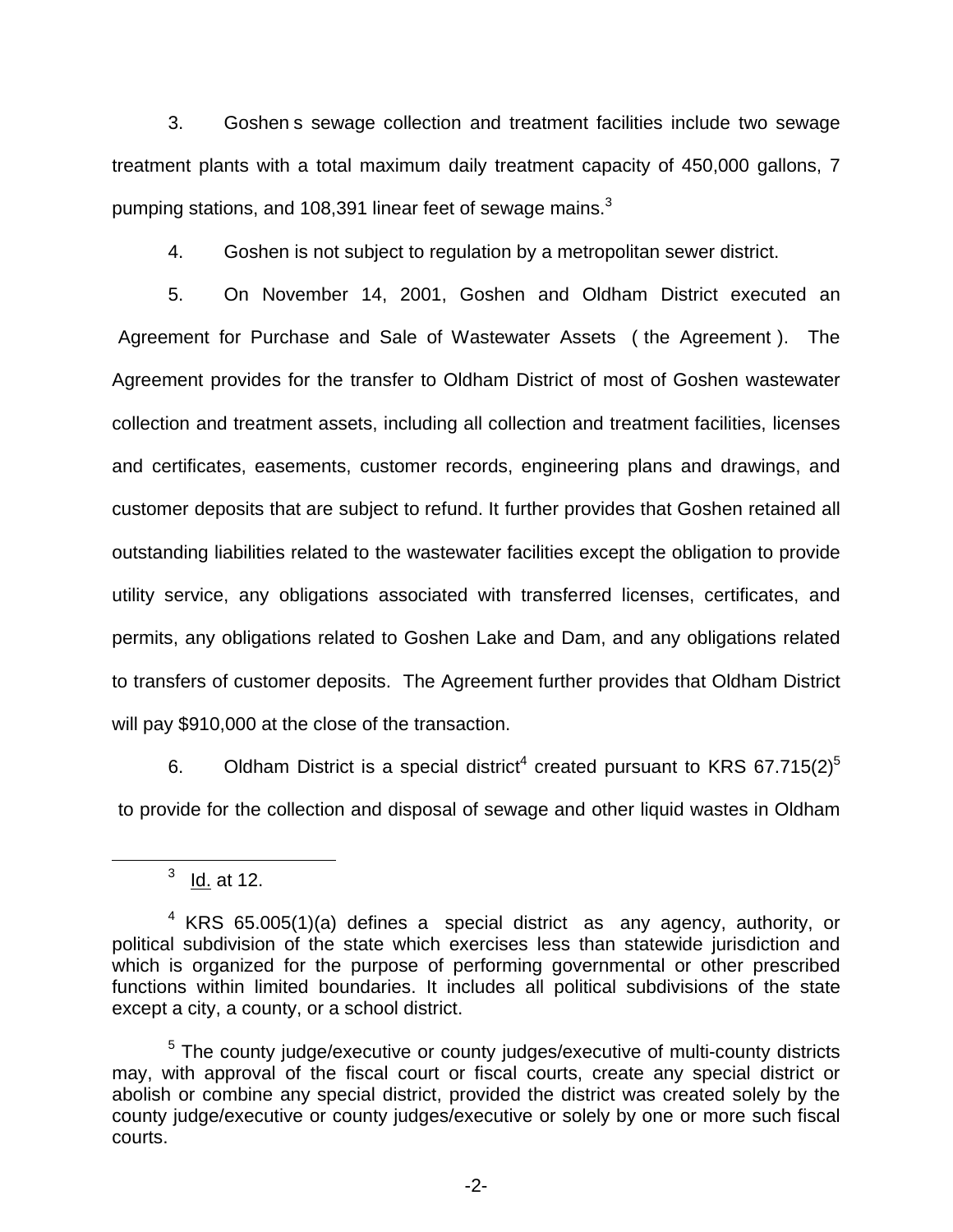County, Kentucky. Oldham County, Ky. Fiscal Court Ordinance No. 96-830-26 (Dec. 3, 1996) at 1.

7. Oldham District s territory includes all areas of Oldham County, Kentucky, exclusive of the cities of LaGrange and Crestwood. Id. at 1.

8. A board of commissioners whose members are appointed by the Oldham County Judge/Executive and reside within Oldham District s territory control and manage Oldham District s affairs.

9. As of June 30, 2001, Oldham District had total utility plant, including construction work in progress, of \$316,897.

10. As of June 30, 2001, Oldham District reported total assets of \$4,849,248 and total liabilities of \$1,915,000.

11. For the year ended June 30, 2001, Oldham District reported revenues of \$2,071,906 and expenses of \$472,164, resulting in net income of \$1,599,742. Included in Oldham District s reported revenues is a payment of \$741,953 from Oldham County Fiscal Court and a Department of Local Government draw of \$1,041,974.

12. Oldham District currently operates directly or through arrangements with the Louisville-Jefferson County Metropolitan Sewer District ( MSD ) and private contractors 7 wastewater treatment facilities in Oldham County, Kentucky and has a Kentucky Pollution Discharge Elimination Permit System ( KPDES ) for each of these facilities.

13. Upon completion of the proposed transaction, Goshen will transfer, with the approval the Kentucky Natural Resources and Environment Protection Cabinet, to Oldham District its KDPES permit for the sewage collection and treatment facilities.

-3-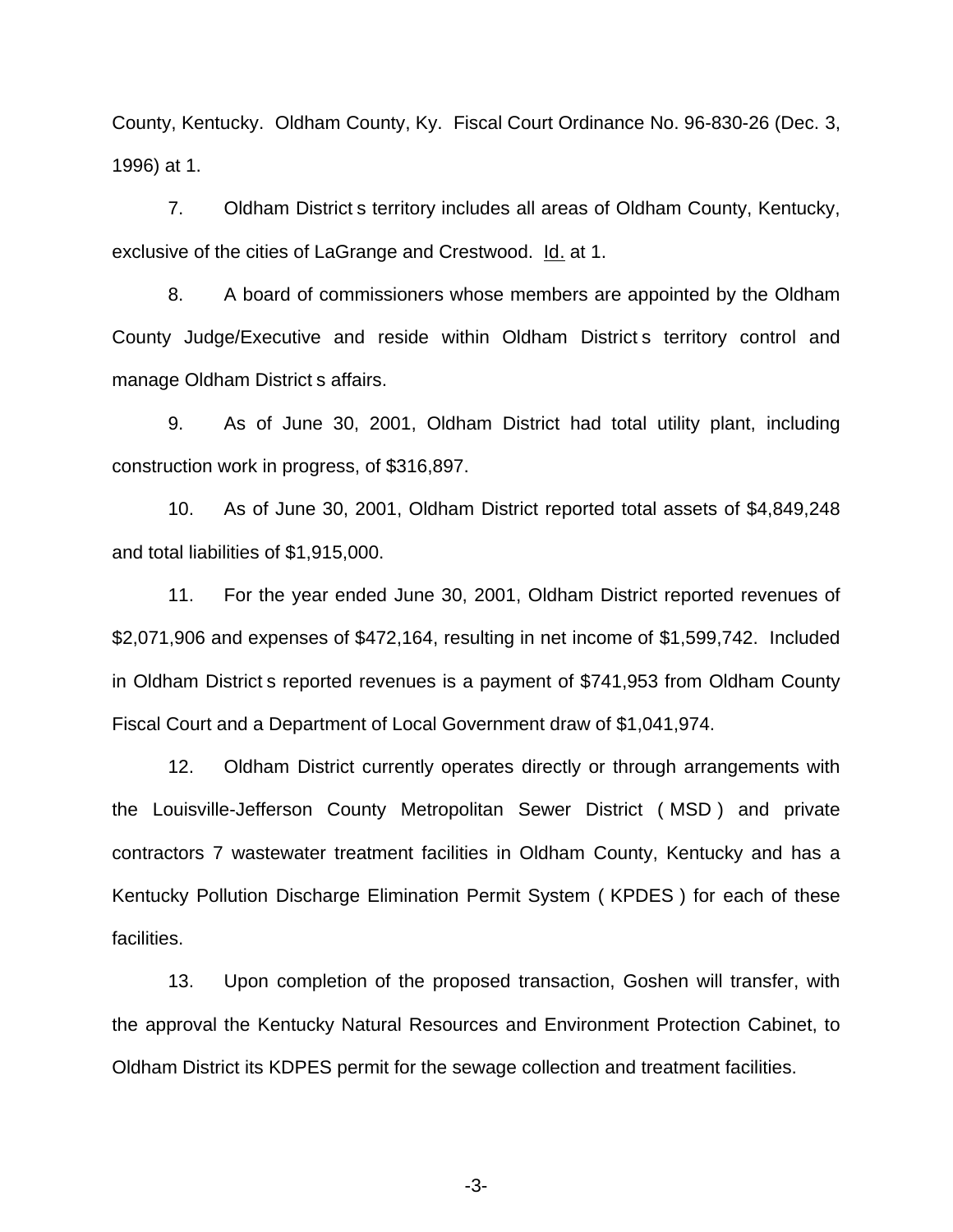14. Oldham District currently retains a registered professional engineer with extensive experience in wastewater treatment plant operation and design, and receives planning and management consultation from MSD.

15. The proposed purchase price appears to be in excess of the net book value of the purchased assets.

Based upon these findings, the Commission makes the following conclusions of law:

1. KRS 278.010(3)(f) defines a utility as any person except . . . a city, who owns, controls, or operates or manages any facility used or to be used for or in connection with . . . [t]he collection, transmission, or treatment of sewage for the public, for compensation, if the facility is a subdivision collection, transmission, or treatment facility plant that is affixed to real property and is located in a county containing a city of the first class or is a sewage collection, transmission, or treatment facility that is affixed to real property, that is located in any other county and that is not subject to regulation by a metropolitan sewer district or any sanitation district created pursuant to KRS Chapter 220.

2. Goshen is a utility that is subject to Commission jurisdiction. KRS 278.010(3)(f).

3. Oldham District is a utility that is subject to Commission jurisdiction. KRS 278.010(3)(f). See Oldham County Sanitation District v. Kentucky Public Service Commission, No. 00-CI-00480 (Ky. Franklin Cir. Ct. June 20, 2001); Covered Bridge Utilities, Inc., Case No. 99-496 (Ky. P.S.C. Mar. 13, 2000).

4. KRS 278.020(4) provides:

No person shall acquire or transfer ownership of, or control, or the right to control, any utility under the jurisdiction of the

-4-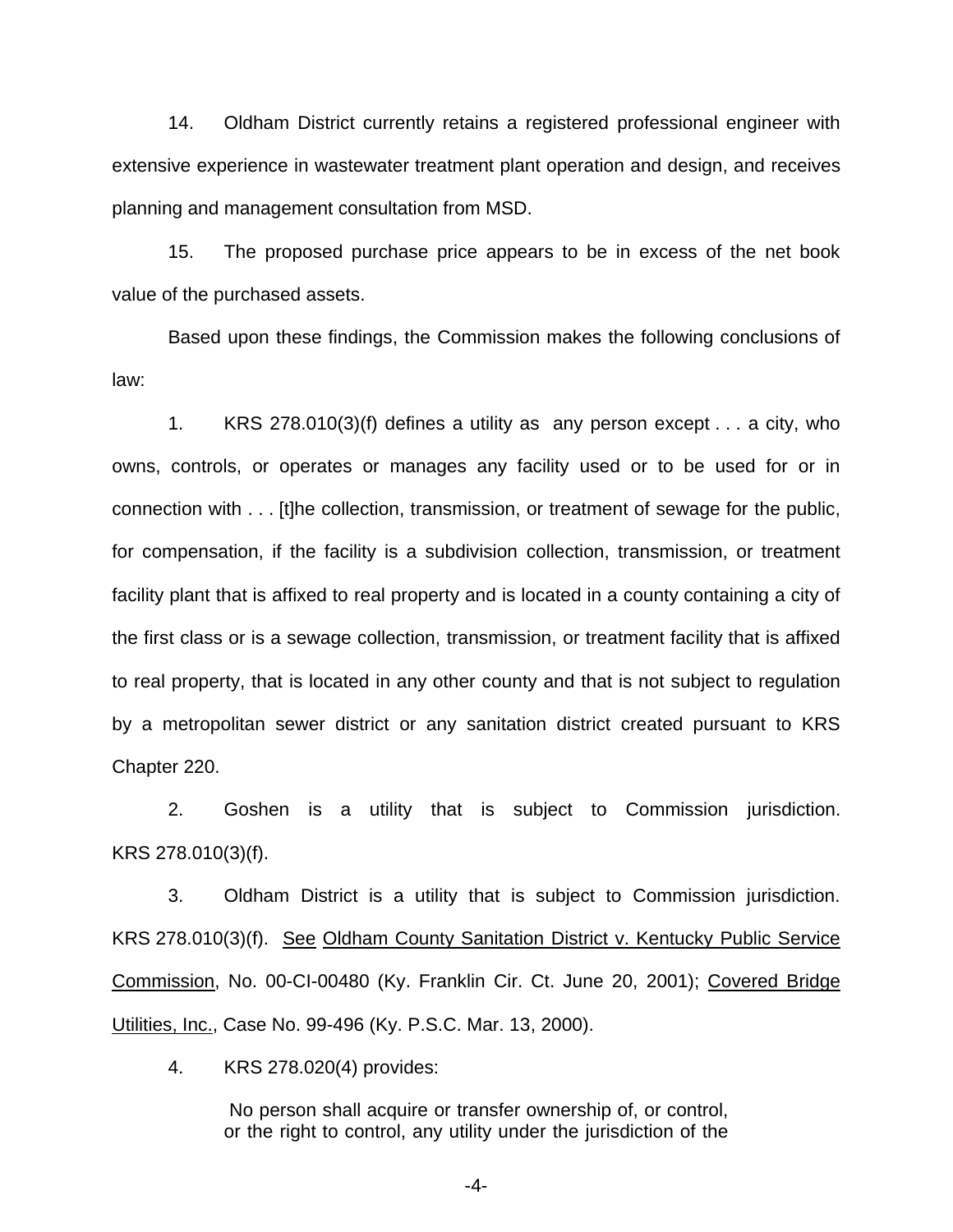commission by sale of assets, transfer of stock, or otherwise, or abandon the same, without prior approval by the commission. The commission shall grant its approval if the person acquiring the utility has the financial, technical, and managerial abilities to provide reasonable service.

5. KRS 278.020(5) provides:

No individual, group, syndicate, general or limited partnership, association, corporation, joint stock company, trust, or other entity (an "acquirer"), whether or not organized under the laws of this state, shall acquire control, either directly or indirectly, of any utility furnishing utility service in this state, without having first obtained the approval of the commission. . . . The commission shall approve any proposed acquisition when it finds that the same is to be made in accordance with law, for a proper purpose and is consistent with the public interest.

6. Oldham District has the financial, technical, and managerial abilities to

provide reasonable utility service to those persons that Goshen currently serves.

7. The proposed transfer is in accordance with law, is for a proper purpose,

and is consistent with the public interest.

8. When the purchase of utility plant results in a purchase price in excess of the original cost less accumulated depreciation (net book value), the difference between the purchase price and the net book value is accounted for as a plant acquisition adjustment.

9. In view of its financial assets and its status as a political subdivision of the Commonwealth, Oldham District has sufficient financial integrity to ensure the continuity of sewage service and should not be required to present a copy of a valid third-party beneficiary agreement guaranteeing the continued operation of the sewage treatment facility. See 807 KAR 5:071, Section 3(1)(a).

-5-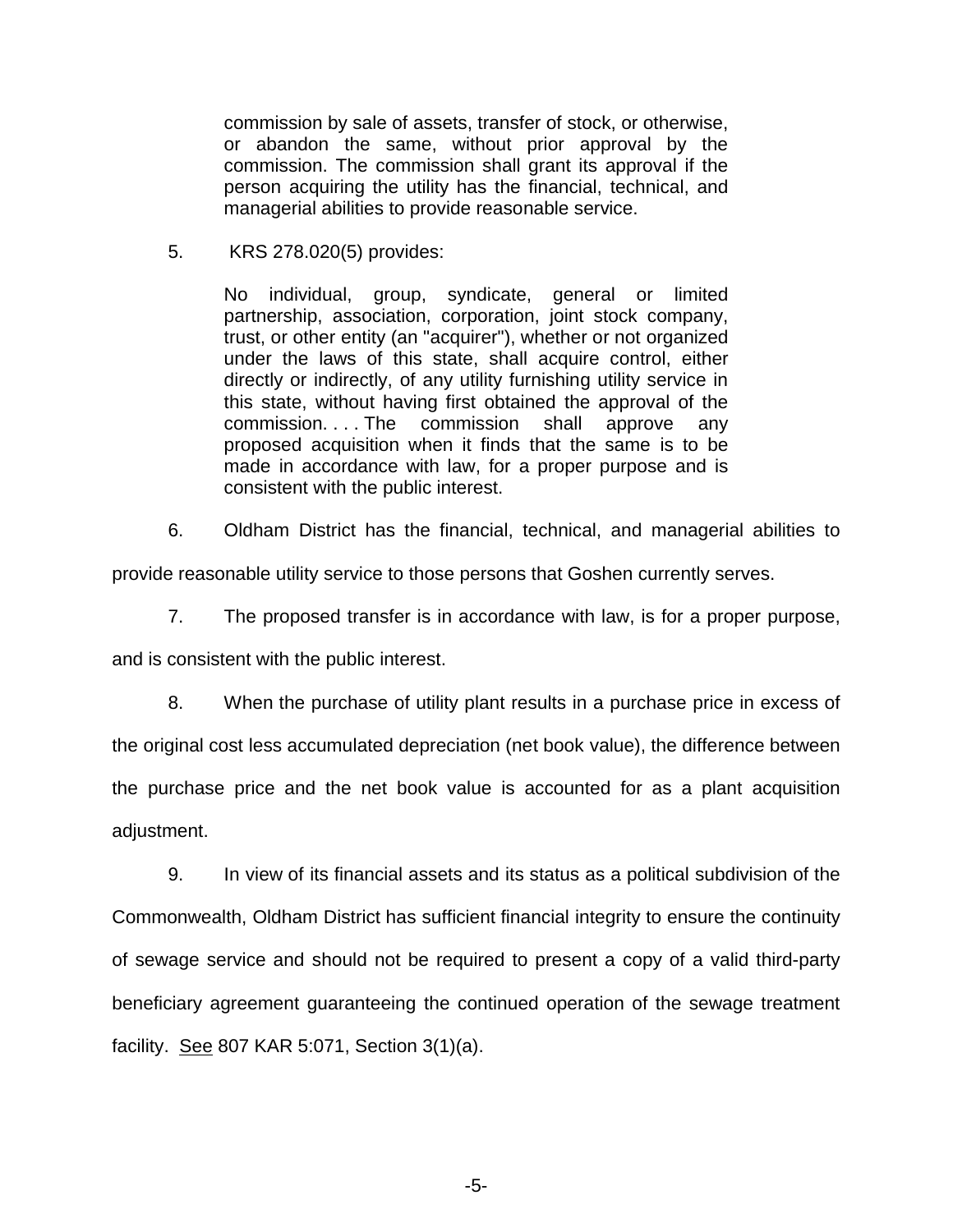IT IS THEREFORE ORDERED that:

1. The proposed transfer of assets from Goshen to Oldham District is approved.

2. Within 10 days of completion of the proposed transfer of assets, Goshen and Oldham District shall notify the Commission in writing of the completion of the transfer.

3. Within 10 days of completion of the transfer, Oldham District shall file with the Commission the journal entries used to record the purchase and identify the detailed plant accounts to which the assets are recorded. Any accounting entry reflecting a plant acquisition adjustment shall require prior Commission approval.

4. Within 10 days of completion of the transfer, Oldham District shall file with the Commission an adoption notice, conforming to the requirements of Administrative Regulation 807 KAR 5:011, Section 15(6). In this notice, Oldham District shall adopt and ratify as its own all of Goshen s rates, rules, classifications, and administrative regulations on file with the Commission and effective at the time of the transfer.

5. Within 10 days after the filing of its adoption notice with the Commission, Oldham District shall issue and file in its own name Goshen s tariff or such other tariff as it proposes to put into effect in lieu thereof, in the form prescribed in Administrative Regulation 807 KAR 5:011.

6. Goshen shall be responsible for submitting to the Commission a financial and statistical report, as described in Administrative Regulation 807 KAR 5:006, Section 3, for calendar year 2001 and the period in calendar year 2002 it owned and operated the transferred assets.

-6-